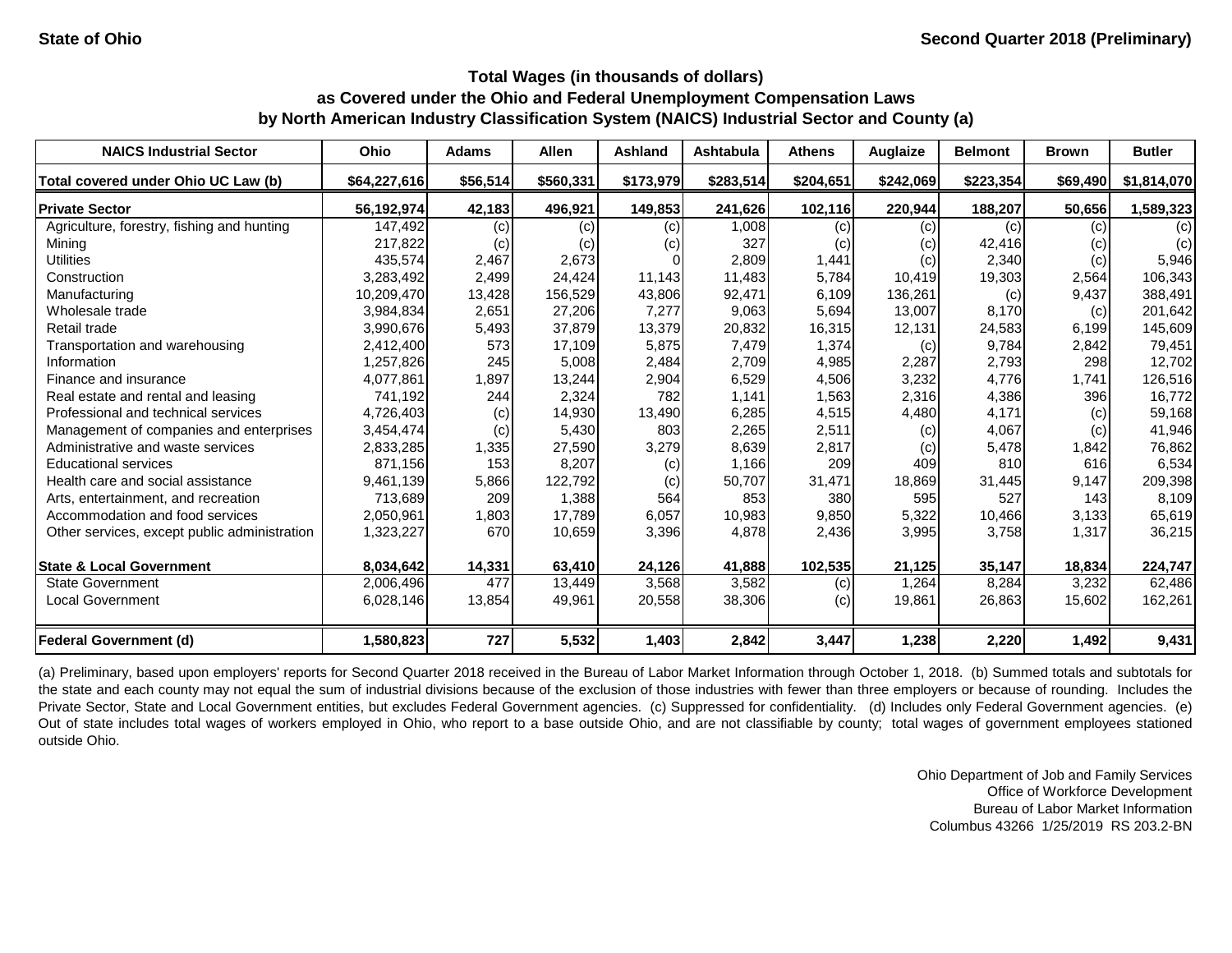| <b>NAICS Industrial Sector</b>               | Carroll  | Champaign | <b>Clark</b> | <b>Clermont</b> | <b>Clinton</b> | Columbiana | <b>Coshocton</b> | Crawford  | Cuyahoga    | <b>Darke</b> |
|----------------------------------------------|----------|-----------|--------------|-----------------|----------------|------------|------------------|-----------|-------------|--------------|
| Total covered under Ohio UC Law (b)          | \$54,554 | \$109,326 | \$473,547    | \$636,305       | \$200,397      | \$265,050  | \$92,854         | \$115,677 | \$9,688,768 | \$171,885    |
| <b>Private Sector</b>                        | 45,923   | 91,422    | 410,192      | 554,743         | 177,847        | 222,614    | 78,761           | 97,916    | 8,599,817   | 151,766      |
| Agriculture, forestry, fishing and hunting   | 69       | (c)       | 4,775        | (c)             | (c)            | 831        | 545              | (c)       | 1.469       | (c)          |
| Mining                                       | 1,401    | (c)       | 3,873        | (c)             | (c)            | 2,139      | 1,295            | (c)       | 7,020       | (c)          |
| <b>Utilities</b>                             | (c)      | (c)       | (c)          | 6,918           | (c)            | 2,042      | 5,766            | (c)       | 33,804      | (c)          |
| Construction                                 | 5,415    | 3,224     | 11,613       | 40,453          | 3,093          | 12,380     | 2,663            | 4,509     | 346,296     | 9,748        |
| Manufacturing                                | 13,444   | 49,103    | 91,422       | 85,497          | 47,055         | 68,179     | 32,552           | 27,942    | 1,076,292   | 56,303       |
| Wholesale trade                              | (c)      | (c)       | (c)          | 35,398          | (c)            | 10,296     | 1,526            | 5,402     | 611,466     | (c)          |
| Retail trade                                 | 4,818    | 6,375     | 35,316       | 69,793          | 10,610         | 25,969     | 7,210            | 9,158     | 435,166     | 11,934       |
| Transportation and warehousing               | 4,176    | 2,839     | 28,577       | 30,812          | 48,325         | 13,581     | 2,589            | (c)       | 251,546     | 12,634       |
| Information                                  | 318      | 667       | 1,627        | 26,208          | 8,890          | 1,703      | 587              | 478       | 251,471     | 737          |
| Finance and insurance                        | 702      | 2,339     | 33,982       | 48,745          | 6,087          | 5,500      | 2,117            | 8,124     | 787,714     | 7,450        |
| Real estate and rental and leasing           | 1,263    | 523       | 3,769        | 10,088          | 1,793          | 1,675      | 355              | 432       | 168,882     | 876          |
| Professional and technical services          | 1,795    | (c)       | 11,305       | 41,008          | 3,141          | 4,211      | (c)              | (c)       | 877,903     | 5,867        |
| Management of companies and enterprises      | 0        | (c)       | 22,195       | 13,250          | 4,681          | 2,306      | (c)              | (c)       | 624,613     | 245          |
| Administrative and waste services            | 1,286    | 2,226     | 16,640       | 27,863          | 3,740          | 10,942     | 1,911            | 2,639     | 410,916     | 4,708        |
| <b>Educational services</b>                  | (c)      | 1,211     | 7,053        | 2,882           | (c)            | 1,098      | 500              | (c)       | 203,843     | 304          |
| Health care and social assistance            | (c)      | 8,118     | 79,442       | 64,658          | (c)            | 43,475     | 12,716           | (c)       | 1,785,321   | 20,133       |
| Arts, entertainment, and recreation          | 360      | 474       | 1,929        | 4,968           | 988            | 928        | 428              | 233       | 253,643     | 782          |
| Accommodation and food services              | 1,907    | 2,210     | 18,598       | 28,548          | 4,820          | 8,088      | 2,286            | 3,924     | 280,774     | 3,351        |
| Other services, except public administration | 1,123    | 1,652     | 14,683       | 16,459          | 2,574          | 7,269      | 1,240            | 1,787     | 191,679     | 2,081        |
| <b>State &amp; Local Government</b>          | 8,631    | 17,904    | 63,355       | 81,562          | 22,550         | 42,436     | 14,093           | 17,761    | 1,088,951   | 20,119       |
| <b>State Government</b>                      | 438      | 623       | 1,958        | 8,125           | 1,857          | 3,972      | 512              | 1,669     | 69,270      | 537          |
| <b>Local Government</b>                      | 8,193    | 17,281    | 61,397       | 73,437          | 20,693         | 38,464     | 13,581           | 16,092    | 1,019,681   | 19,582       |
| <b>Federal Government (d)</b>                | 523      | 823       | 9,229        | 6,744           | 2,234          | 9,991      | 1,034            | 1,050     | 325,264     | 1,389        |

(a) Preliminary, based upon employers' reports for Second Quarter 2018 received in the Bureau of Labor Market Information through October 1, 2018. (b) Summed totals and subtotals for the state and each county may not equal the sum of industrial divisions because of the exclusion of those industries with fewer than three employers or because of rounding. Includes the Private Sector, State and Local Government entities, but excludes Federal Government agencies. (c) Suppressed for confidentiality. (d) Includes only Federal Government agencies. (e) Out of state includes total wages of workers employed in Ohio, who report to a base outside Ohio, and are not classifiable by county; total wages of government employees stationed outside Ohio.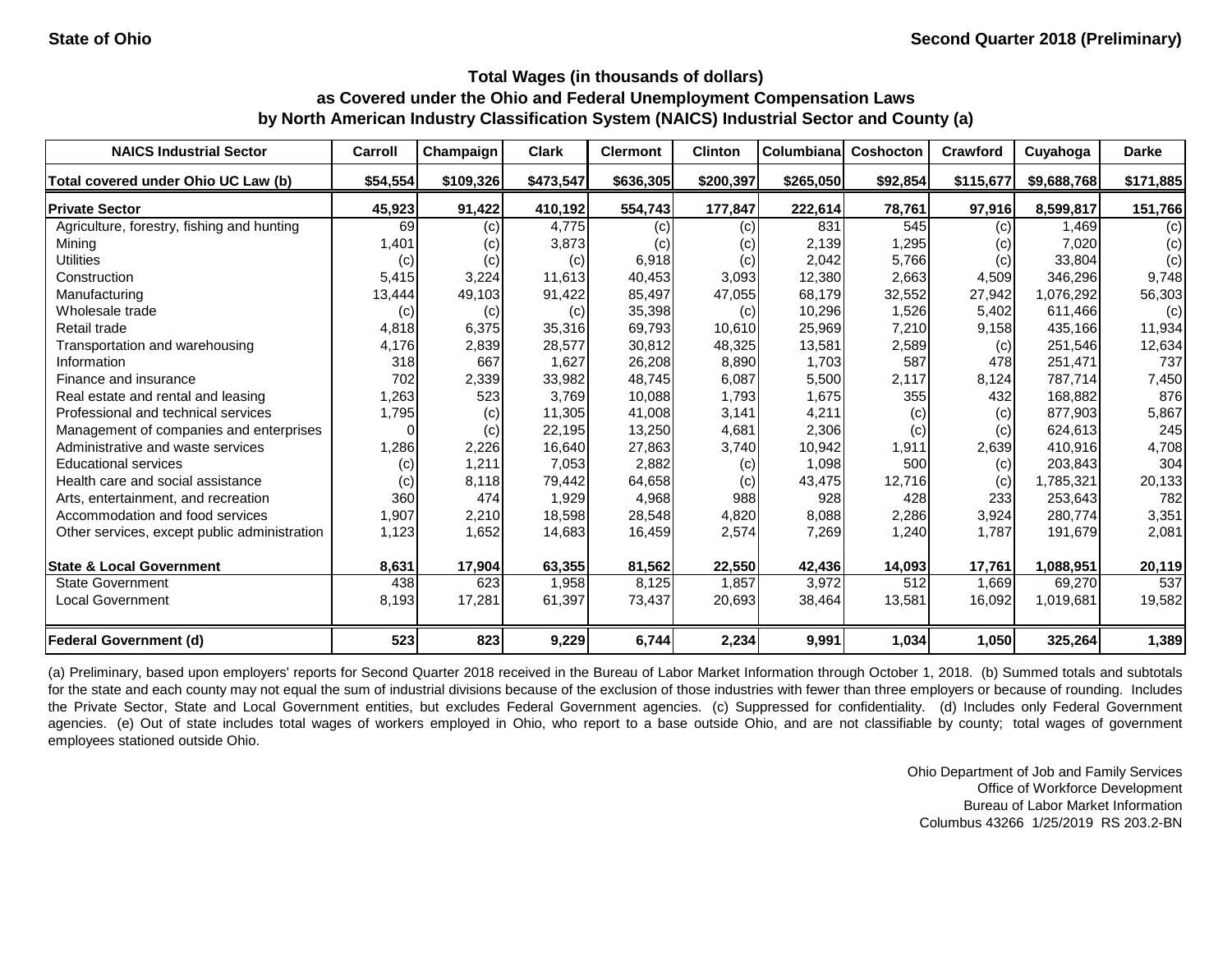| <b>NAICS Industrial Sector</b>               | <b>Defiance</b> | <b>Delaware</b> | Erie      | <b>Fairfield</b> | <b>Fayette</b> | <b>Franklin</b> | <b>Fulton</b> | Gallia    | Geauga    | Greene    |
|----------------------------------------------|-----------------|-----------------|-----------|------------------|----------------|-----------------|---------------|-----------|-----------|-----------|
| Total covered under Ohio UC Law (b)          | \$160,149       | \$1,141,130     | \$355,844 | \$412,161        | \$100,523      | \$9,837,333     | \$185,010     | \$108,060 | \$367,910 | \$695,319 |
| <b>Private Sector</b>                        | 138,649         | 1,040,526       | 299,765   | 335,027          | 83,296         | 8,175,520       | 162,174       | 91,668    | 328,280   | 583,554   |
| Agriculture, forestry, fishing and hunting   | 2,285           | (c)             | (c)       | 513              | 1,229          | 4,095           | (c)           | (c)       | (c)       | (c)       |
| Mining                                       |                 | (c)             | (c)       | 53               |                | 6,113           | (c)           | (c)       | (c)       | (c)       |
| <b>Utilities</b>                             | (c)             | 2,985           | (c)       | 6,088            | (c)            | 81,729          | (c)           | 15,182    | (c)       | (c)       |
| Construction                                 | 3,698           | 49,265          | 12,886    | 29,300           | 4,499          | 431,439         | 10,797        | 5,304     | 29,763    | 18,314    |
| Manufacturing                                | 51,032          | 97,701          | 76,323    | 52,412           | 22,272         | 567,045         | 83,829        | 7,313     | 96,033    | 52,345    |
| Wholesale trade                              | (c)             | 40,239          | 13,483    | 12,415           | (c)            | 476,678         | 11,902        | 897       | 29,938    | 19,616    |
| Retail trade                                 | 15,800          | 83,425          | 30,835    | 42,310           | 13,289         | 531,404         | 10,077        | 9,679     | 31,329    | 71,054    |
| Transportation and warehousing               | 6,921           | 29,571          | (c)       | 8,999            | 12,434         | 574,091         | (c)           | 2,952     | (c)       | (c)       |
| Information                                  | 1,989           | 10,285          | 3,998     | 2,609            | 432            | 278,877         | 381           | 534       | 1,603     | 9,952     |
| Finance and insurance                        | 8,575           | 119,429         | 11,692    | 9,692            | 3,979          | 948,664         | 3,255         | 3,788     | 10,285    | 20,643    |
| Real estate and rental and leasing           | 608             | 10,202          | 2,006     | 3,905            | 346            | 148,384         | 813           | 273       | 1,883     | 4,927     |
| Professional and technical services          | (c)             | 110,725         | 6,427     | 12,654           | (c)            | 916,943         | (c)           | (c)       | 15,581    | 194,295   |
| Management of companies and enterprises      | (c)             | 239,223         | 3,057     | 5,112            | (c)            | 672,609         | (c)           | (c)       | 3,756     | 18,243    |
| Administrative and waste services            | 6,028           | 50,541          | 6,657     | 24,655           | 2,531          | 503,084         | 1,707         | 556       | 23,153    | 20,663    |
| <b>Educational services</b>                  | 1,721           | 10,381          | 1,496     | 1,552            | (c)            | 146,267         | (c)           | (c)       | 5,460     | 17,737    |
| Health care and social assistance            | 22,413          | 92,539          | 57,404    | 84,303           | (c)            | 1,255,111       | (c)           | (c)       | 44,788    | 72,304    |
| Arts, entertainment, and recreation          | 391             | 17,631          | 24,759    | 1,686            | 354            | 74,334          | 1,193         | 117       | 1,843     | 2,838     |
| Accommodation and food services              | 4,973           | 49,617          | 26,384    | 25,223           | 4,260          | 318,213         | 3,148         | 3,459     | 9,999     | 35,323    |
| Other services, except public administration | 2,911           | 22,798          | 5,422     | 11,545           | 1,815          | 240,437         | 2,427         | 2,607     | 10,070    | 10,273    |
| <b>State &amp; Local Government</b>          | 21,500          | 100,604         | 56,079    | 77,134           | 17,227         | 1,661,813       | 22,836        | 16,392    | 39,630    | 111,765   |
| <b>State Government</b>                      | 1,075           | 5,107           | 11,661    | 9,511            | 535            | 931,322         | 1,685         | 2,884     | 2,817     | (c)       |
| <b>Local Government</b>                      | 20,425          | 95,497          | 44,418    | 67,623           | 16,692         | 730,491         | 21,151        | 13,508    | 36,813    | (c)       |
| <b>Federal Government (d)</b>                | 1,096           | 3,694           | 4,287     | 3,763            | 645            | 260,288         | 1,232         | 802       | 1,396     | 353,664   |

(a) Preliminary, based upon employers' reports for Second Quarter 2018 received in the Bureau of Labor Market Information through October 1, 2018. (b) Summed totals and subtotals for the state and each county may not equal the sum of industrial divisions because of the exclusion of those industries with fewer than three employers or because of rounding. Includes the Private Sector, State and Local Government entities, but excludes Federal Government agencies. (c) Suppressed for confidentiality. (d) Includes only Federal Government agencies. (e) Out of state includes total wages of workers employed in Ohio, who report to a base outside Ohio, and are not classifiable by county; total wages of government employees stationed outside Ohio.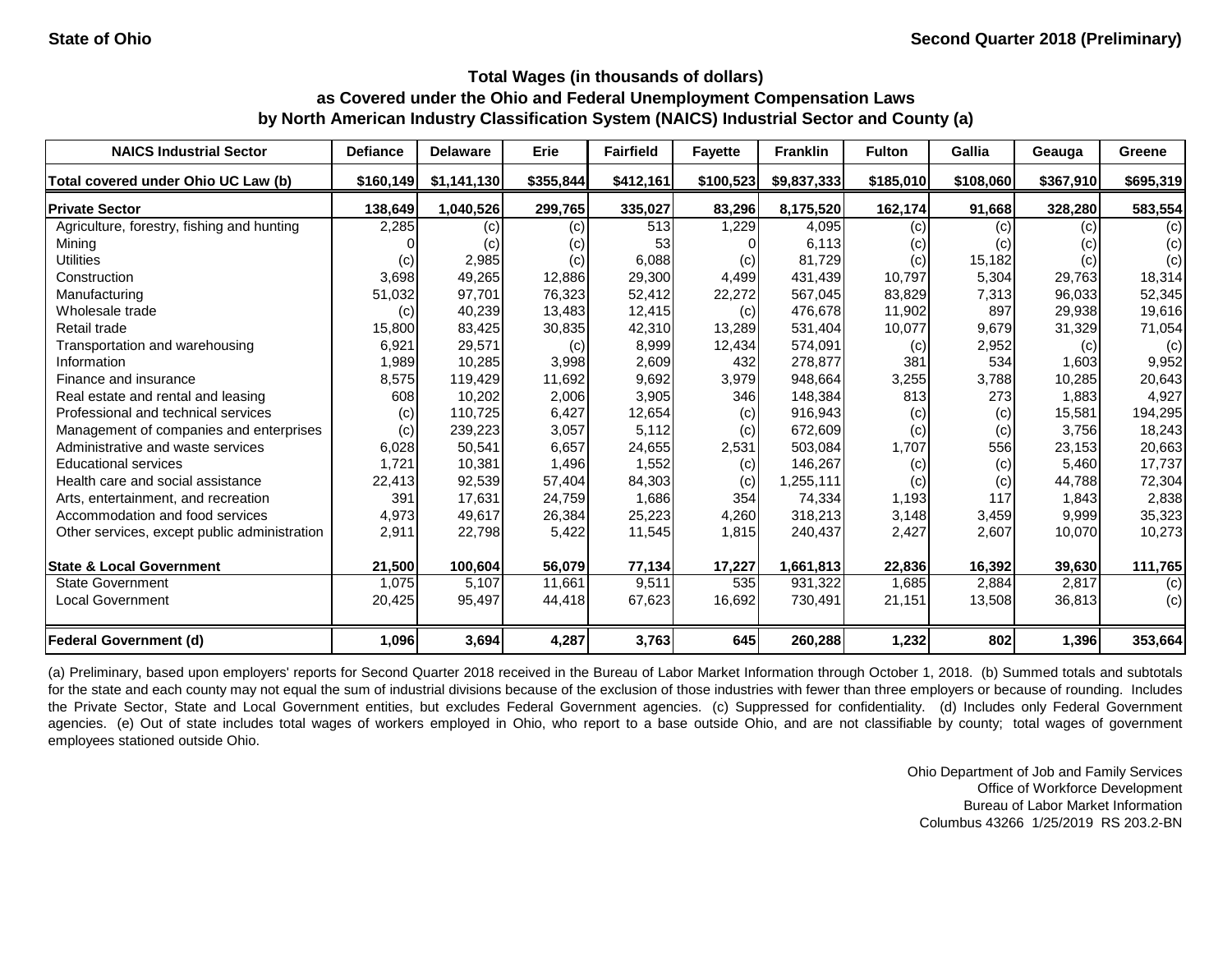| <b>NAICS Industrial Sector</b>               | <b>Guernsey</b> | <b>Hamilton</b> | <b>Hancock</b> | <b>Hardin</b> | <b>Harrison</b> | <b>Henry</b> | <b>Highland</b> | <b>Hocking</b> | <b>Holmes</b> | <b>Huron</b> |
|----------------------------------------------|-----------------|-----------------|----------------|---------------|-----------------|--------------|-----------------|----------------|---------------|--------------|
| Total covered under Ohio UC Law (b)          | \$151,689       | \$7,286,210     | \$546,491      | \$73,471      | \$41,759        | \$111,808    | \$89,412        | \$52,697       | \$189,278     | \$217,958    |
| <b>Private Sector</b>                        | 131,120         | 6,710,394       | 510,320        | 61,374        | 35,538          | 92,339       | 67,341          | 36,820         | 174,058       | 194,366      |
| Agriculture, forestry, fishing and hunting   | 273             | 2,598           | (c)            | (c)           | (c)             | (c)          | 307             | (c)            | 1,442         | (c)          |
| Mining                                       | 7,745           | 2,120           | (c)            | (c)           | (c)             | (C)          | 257             | (c)            | 701           | (c)          |
| <b>Utilities</b>                             | 1,108           | 27,913          | 1,796          | 915           | 1,275           | 298          | 1,006           | (c)            | 1,871         | (c)          |
| Construction                                 | 11,067          | 355,176         | 19,546         | 1,126         | 2,677           | 9,767        | 3,511           | 2,678          | 27,715        | 26,528       |
| Manufacturing                                | 36,393          | 933,471         | 159,139        | 22,327        | 9,402           | 44,721       | 19,557          | 10,158         | 75,247        | 71,182       |
| Wholesale trade                              | 7,472           | 399,554         | 23,842         | 2,578         | 2,558           | 2,795        | 2,386           | 727            | 9,405         | (c)          |
| Retail trade                                 | 10,591          | 322,512         | 29,181         | 5,042         | 1,370           | 5,763        | 11,196          | 4,938          | 18,831        | 13,667       |
| Transportation and warehousing               | 8,187           | 151,255         | 62,329         | 2,604         | 4,359           | 5,963        | 1,067           | (c)            | 9,050         | 11,085       |
| Information                                  | 709             | 162,411         | 3,535          | 263           | (c)             | 822          | 631             | 314            | 563           | 1,233        |
| Finance and insurance                        | 4,850           | 636,262         | 8,550          | 2,388         | 515             | 2,909        | 5,031           | 1,324          | 4,296         | 5,002        |
| Real estate and rental and leasing           | 838             | 104,483         | 3,914          | 281           | 1,054           | 681          | 451             | 1,061          | 477           | 1,131        |
| Professional and technical services          | 4,290           | 752,192         | 21,396         | 1,307         | (c)             | 944          | 856             | (c)            | 3,841         | (c)          |
| Management of companies and enterprises      | 71              | 702,902         | 63,787         |               | (c)             |              | 661             | (c)            | 566           | (c)          |
| Administrative and waste services            | 1,565           | 301,518         | 14,362         | 956           | 2,110           | 1,203        | 3,356           | 1,295          | 3,827         | 3,511        |
| <b>Educational services</b>                  | 238             | 100,131         | 10,254         | (c)           |                 | 111          | 205             | (c)            | (c)           | 1,180        |
| Health care and social assistance            | 26,768          | 1,225,132       | 62,339         | (c)           | 3,037           | 11,078       | 11,948          | (c)            | (c)           | 29,096       |
| Arts, entertainment, and recreation          | 223             | 147,011         | 1,139          | 121           | (c)             | 127          | 301             | 160            | 313           | 683          |
| Accommodation and food services              | 6,797           | 219,671         | 16,086         | 2,426         | (c)             | 2,257        | 2,938           | 4,503          | 5,504         | 5,969        |
| Other services, except public administration | 1,936           | 164,082         | 8,694          | 1,108         | (c)             | 1,601        | 1,677           | 1,296          | 2,680         | 6,244        |
| <b>State &amp; Local Government</b>          | 20,569          | 575,816         | 36,171         | 12,097        | 6,221           | 19,469       | 22,071          | 15,877         | 15,220        | 23,592       |
| <b>State Government</b>                      | 6,074           | 116,313         | 2,548          | 490           | 630             | 504          | 1,085           | 2,467          | 536           | 999          |
| <b>Local Government</b>                      | 14,495          | 459,503         | 33,623         | 11,607        | 5,591           | 18,965       | 20,986          | 13,410         | 14,684        | 22,593       |
| Federal Government (d)                       | 1,730           | 174,642         | 2,190          | 865           | 613             | 908          | 1,219           | 603            | 867           | 1,745        |

(a) Preliminary, based upon employers' reports for Second Quarter 2018 received in the Bureau of Labor Market Information through October 1, 2018. (b) Summed totals and subtotals for the state and each county may not equal the sum of industrial divisions because of the exclusion of those industries with fewer than three employers or because of rounding. Includes the Private Sector, State and Local Government entities, but excludes Federal Government agencies. (c) Suppressed for confidentiality. (d) Includes only Federal Government agencies. (e) Out of state includes total wages of workers employed in Ohio, who report to a base outside Ohio, and are not classifiable by county; total wages of government employees stationed outside Ohio.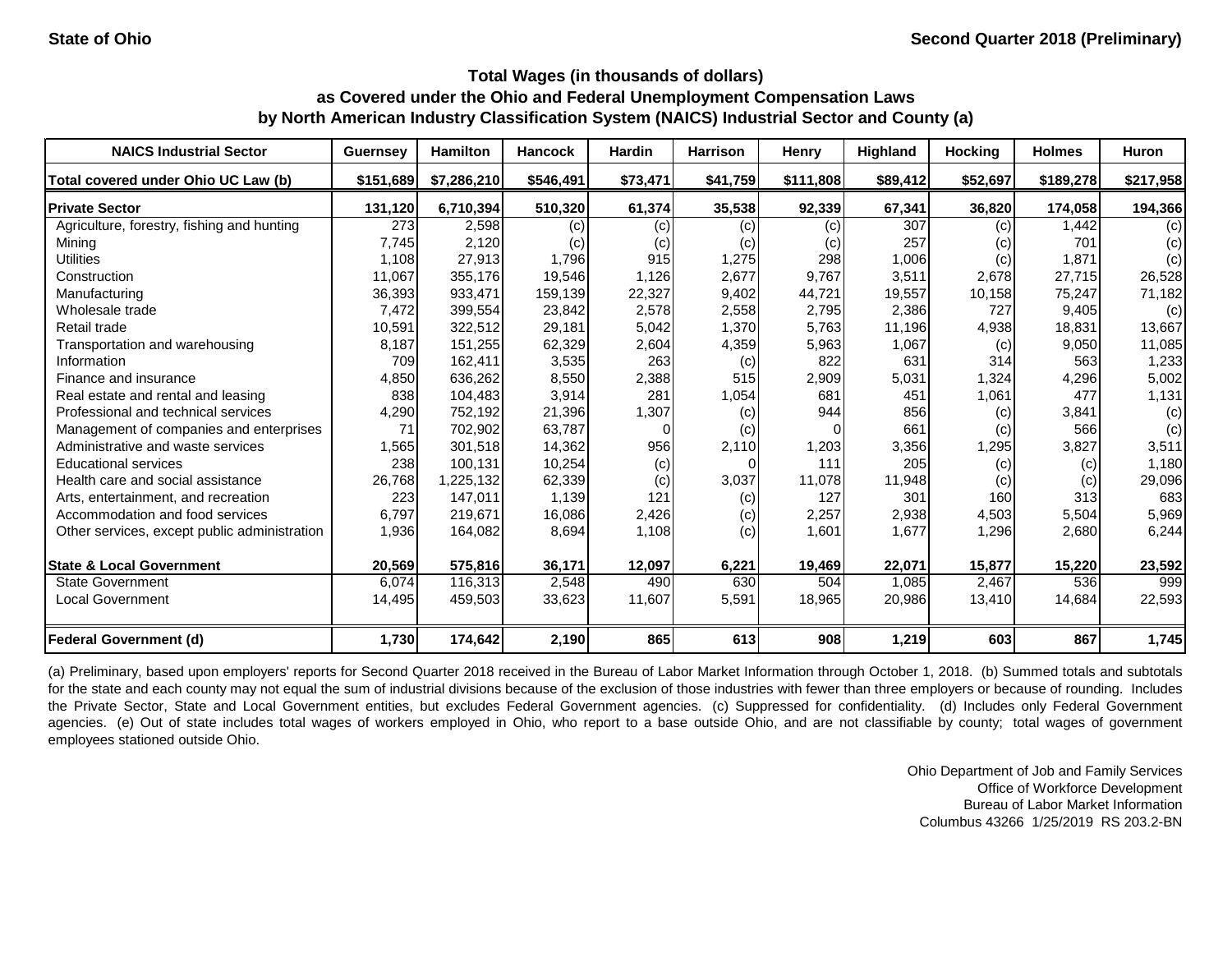| <b>NAICS Industrial Sector</b>               | <b>Jackson</b> | <b>Jefferson</b> | Knox      | Lake        | <b>Lawrence</b> | Licking   | Logan     | Lorain      | Lucas       | <b>Madison</b> |
|----------------------------------------------|----------------|------------------|-----------|-------------|-----------------|-----------|-----------|-------------|-------------|----------------|
| Total covered under Ohio UC Law (b)          | \$87,752       | \$200,361        | \$205,097 | \$1,071,788 | \$107,203       | \$602,262 | \$214,874 | \$1,017,358 | \$2,343,752 | \$182,024      |
| <b>Private Sector</b>                        | 72,152         | 170,979          | 181,808   | 939,646     | 79,541          | 513,548   | 193,017   | 860,326     | 2,016,772   | 145,008        |
| Agriculture, forestry, fishing and hunting   | 324            |                  | 795       | 8,248       |                 | 7,380     | 966       | 9,920       | 2,359       | 1,980          |
| Mining                                       | 375            | 926              | 965       | 3,855       | (c)             | 846       | 1,088     | 184         | 3,240       | $\Omega$       |
| <b>Utilities</b>                             | 714            | 19,964           | 778       | 26,949      | 1,435           | 3,794     | 558       | 5,122       | 8,579       | $\Omega$       |
| Construction                                 | 4,630          | 14,723           | 14,463    | 55,986      | 10,531          | 33,678    | 7,525     | 51,907      | 128,379     | 6,136          |
| Manufacturing                                | 28,996         | 21,310           | 67,170    | 326,821     | (c)             | 95,262    | 84,311    | 251,084     | 408,815     | 51,666         |
| Wholesale trade                              | 1,702          | 4,976            | 5,431     | 57,112      | 2,640           | 21,387    | 4,718     | 48,952      | 93,969      | 4,529          |
| Retail trade                                 | 8,364          | 17,138           | 13,108    | 83,646      | 10,521          | 53,654    | 10,744    | 80,324      | 161,956     | 15,736         |
| Transportation and warehousing               | 1,551          | 14,371           | 2,876     | 11,105      | 7,876           | 57,824    | 25,812    | 25,322      | 78,968      | 27,914         |
| Information                                  | 486            | 2,656            | 1,642     | 10,288      | 824             | 3,272     | 642       | 7,357       | 21,198      | 548            |
| Finance and insurance                        | 2,559          | 4,243            | 4,758     | 21,400      | 2,402           | 37,294    | 3,552     | 24,340      | 90,263      | 1,568          |
| Real estate and rental and leasing           | 440            | 1,564            | 1,068     | 9,702       | 2,897           | 4,149     | 1,525     | 7,130       | 27,637      | 471            |
| Professional and technical services          | 937            | (c)              | 3,508     | 46,692      | 1,828           | 34,135    | (c)       | 33,782      | 128,973     | (c)            |
| Management of companies and enterprises      | 259            | (c)              | 1,032     | 45,987      | 1,140           | 9,829     | (c)       | 36,929      | 116,074     | (c)            |
| Administrative and waste services            | 4,050          | 8,337            | 6,645     | 41,957      | 3,866           | 19,474    | 11,771    | 47,324      | 110,022     | 5,900          |
| <b>Educational services</b>                  | (c)            | (c)              | 15,430    | 10,366      | 268             | 13,841    | 103       | 27,940      | 23,749      | (c)            |
| Health care and social assistance            | (c)            | (c)              | 31,611    | 113,104     | 20,110          | 71,327    | 19,701    | 140,056     | 462,029     | (c)            |
| Arts, entertainment, and recreation          | 114            | 1,979            | 575       | 5,903       | 134             | 3,566     | 803       | 5,890       | 24,460      | 204            |
| Accommodation and food services              | 3,348          | 5,916            | 6,586     | 38,838      | 4,401           | 21,931    | 4,954     | 36,046      | 80,897      | 4,754          |
| Other services, except public administration | 985            | 3,400            | 3,366     | 21,686      | 1,978           | 20,907    | 3,699     | 20,717      | 45,204      | 1,027          |
| <b>State &amp; Local Government</b>          | 15,600         | 29,382           | 23,289    | 132,142     | 27,662          | 88,714    | 21,857    | 157,032     | 326,980     | 37,016         |
| <b>State Government</b>                      | 1,947          | 953              | 3,230     | 1,108       | 2,764           | 14,964    | 934       | 15,859      | 104,745     | 17,948         |
| <b>Local Government</b>                      | 13,653         | 28,429           | 20,059    | 131,034     | 24,898          | 73,750    | 20,923    | 141,173     | 222,235     | 19,068         |
| <b>Federal Government (d)</b>                | 935            | 2,302            | 1,513     | 7,845       | 1,740           | 6,664     | 1,954     | 28,011      | 31,759      | 1,165          |

(a) Preliminary, based upon employers' reports for Second Quarter 2018 received in the Bureau of Labor Market Information through October 1, 2018. (b) Summed totals and subtotals for the state and each county may not equal the sum of industrial divisions because of the exclusion of those industries with fewer than three employers or because of rounding. Includes the Private Sector, State and Local Government entities, but excludes Federal Government agencies. (c) Suppressed for confidentiality. (d) Includes only Federal Government agencies. (e) Out of state includes total wages of workers employed in Ohio, who report to a base outside Ohio, and are not classifiable by county; total wages of government employees stationed outside Ohio.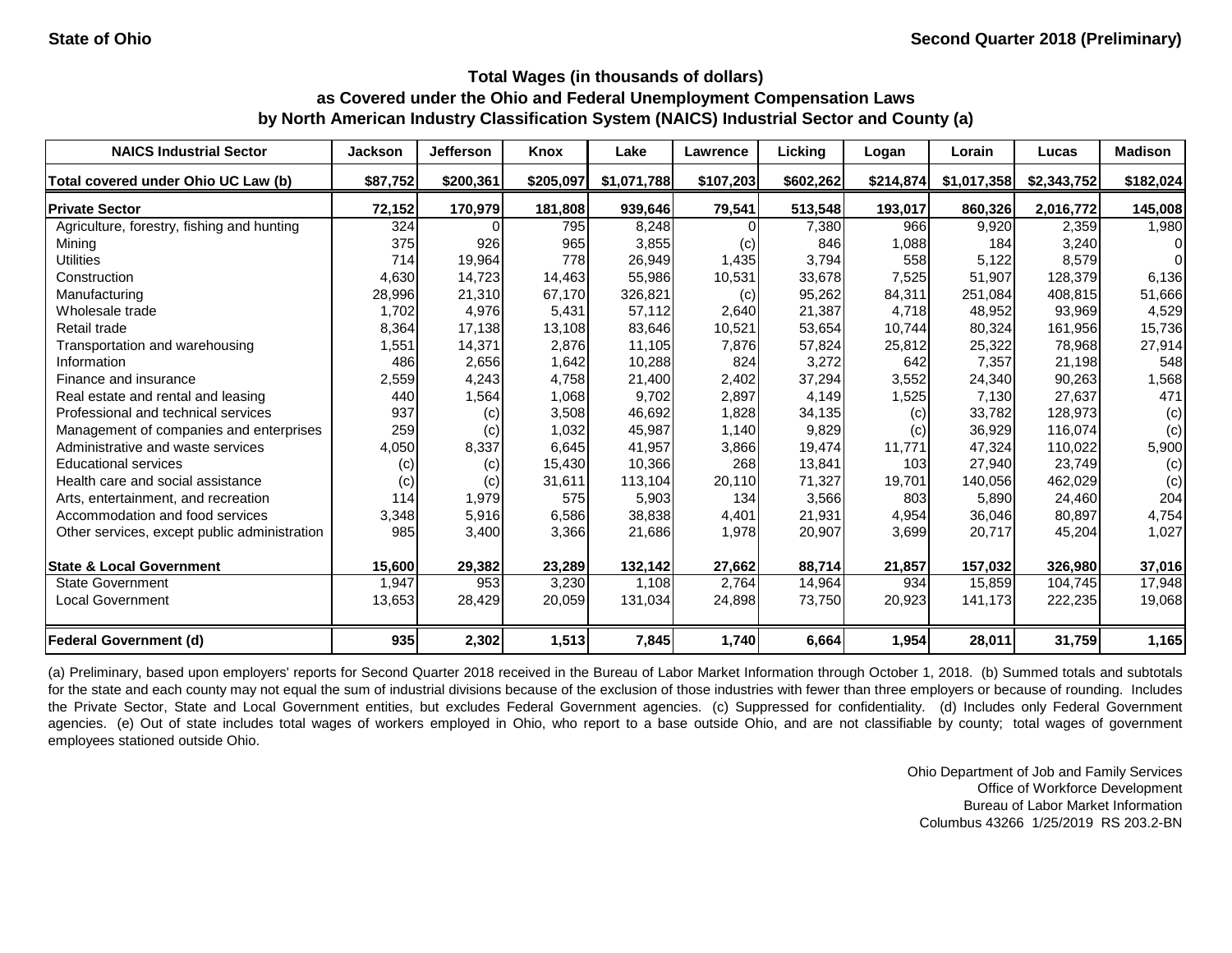| <b>NAICS Industrial Sector</b>               | <b>Mahoning</b> | <b>Marion</b> | <b>Medina</b> | <b>Meigs</b> | <b>Mercer</b> | Miami             | <b>Monroe</b> | Montgomery  | Morgan   | <b>Morrow</b> |
|----------------------------------------------|-----------------|---------------|---------------|--------------|---------------|-------------------|---------------|-------------|----------|---------------|
| Total covered under Ohio UC Law (b)          | \$920,657       | \$253,352     | \$630,289     | \$28,415     | \$195,726     | \$423,798         | \$24,223      | \$2,894,803 | \$25,348 | \$45,787      |
| <b>Private Sector</b>                        | 781,454         | 210,398       | 558,794       | 18,408       | 169,781       | 372,351           | 16,423        | 2,575,779   | 19,694   | 31,868        |
| Agriculture, forestry, fishing and hunting   | 1,203           | (c)           | 1,202         | $\left( $    | (c)           | 647               | 134           | 1,867       | (c)      | 361           |
| Mining                                       | 2,147           | (c)           | 147           | $\left( $    | (c)           | 952               | 1,328         | 1,202       | (c)      | 164           |
| <b>Utilities</b>                             | 7,563           | 2,385         | 1,182         | 581          | (c)           | $\left( c\right)$ | 791           | 16,304      | (c)      | (c)           |
| Construction                                 | 67,797          | 7,857         | 55,715        | 2,231        | 12,603        | 22,090            | 1,463         | 128,703     | 1,408    | 2,852         |
| Manufacturing                                | 113,157         | 77,040        | 123,136       | 1,285        | 77,053        | 139,999           | 393           | 381,063     | 6,087    | 11,398        |
| Wholesale trade                              | 55,690          | 10,605        | 51,679        | 364          | (c)           | (c)               | 696           | 141,845     | (c)      | 1,033         |
| Retail trade                                 | 80,369          | 18,877        | 56,895        | 3,374        | 13,693        | 32,829            | 1,604         | 160,409     | 1,428    | 3,679         |
| Transportation and warehousing               | 35,310          | 10,532        | 32,607        | 470          | 15,758        | 23,495            | 3,015         | 106,397     | 72       | (c)           |
| Information                                  | 12,697          | 3,219         | 4,327         | 136          | 1,319         | 665               | 62            | 111,868     | 181      | (c)           |
| Finance and insurance                        | 26,701          | 4,374         | 21,144        | 1,174        | 7,385         | 9,529             | 924           | 205,556     | 646      | 758           |
| Real estate and rental and leasing           | 7,977           | 3,182         | 5,456         | 453          | 726           | 2,595             | 311           | 32,310      | 17       | 526           |
| Professional and technical services          | 35,471          | 2,389         | 28,352        | (c)          | 3,948         | (c)               | 420           | 218,047     | 306      | (c)           |
| Management of companies and enterprises      | 17,783          | 1,932         | 48,495        | (c)          | (c)           | (c)               | 0             | 70,308      | $\Omega$ | (c)           |
| Administrative and waste services            | 54,334          | 11,070        | 27,161        | 597          | (c)           | 14,826            | 1,911         | 119,791     | 751      | 1,033         |
| <b>Educational services</b>                  | 4,292           | 213           | 2,895         | (c)          | (c)           | 1,407             | (c)           | 72,412      |          | 116           |
| Health care and social assistance            | 194,109         | 43,717        | 58,243        | (c)          | (c)           | 44,590            | (c)           | 641,367     | 3,193    | 5,286         |
| Arts, entertainment, and recreation          | 6,590           | 488           | 4,508         | (c)          | 325           | 1,142             | 42            | 18,070      | (c)      | 641           |
| Accommodation and food services              | 38,395          | 7,073         | 23,308        | (c)          | 4,068         | 14,084            | 656           | 94,901      | (c)      | 1,264         |
| Other services, except public administration | 19,870          | 3,975         | 12,343        | 470          | 3,917         | 8,889             | 720           | 53,359      | 127      | (c)           |
| <b>State &amp; Local Government</b>          | 139,203         | 42,954        | 71,495        | 10,007       | 25,945        | 51,447            | 7,800         | 319,024     | 5,654    | 13,919        |
| <b>State Government</b>                      | 37,201          | 9,303         | 1,403         | 421          | 1,890         | 1,815             | 444           | 17,514      | 669      | 935           |
| <b>Local Government</b>                      | 102,002         | 33,651        | 70,092        | 9,586        | 24,055        | 49,632            | 7,356         | 301,510     | 4,985    | 12,984        |
| <b>Federal Government (d)</b>                | 20,558          | 1,674         | 5,759         | 768          | 1,245         | 2,799             | 597           | 84,496      | 514      | 612           |

(a) Preliminary, based upon employers' reports for Second Quarter 2018 received in the Bureau of Labor Market Information through October 1, 2018. (b) Summed totals and subtotals for the state and each county may not equal the sum of industrial divisions because of the exclusion of those industries with fewer than three employers or because of rounding. Includes the Private Sector, State and Local Government entities, but excludes Federal Government agencies. (c) Suppressed for confidentiality. (d) Includes only Federal Government agencies. (e) Out of state includes total wages of workers employed in Ohio, who report to a base outside Ohio, and are not classifiable by county; total wages of government employees stationed outside Ohio.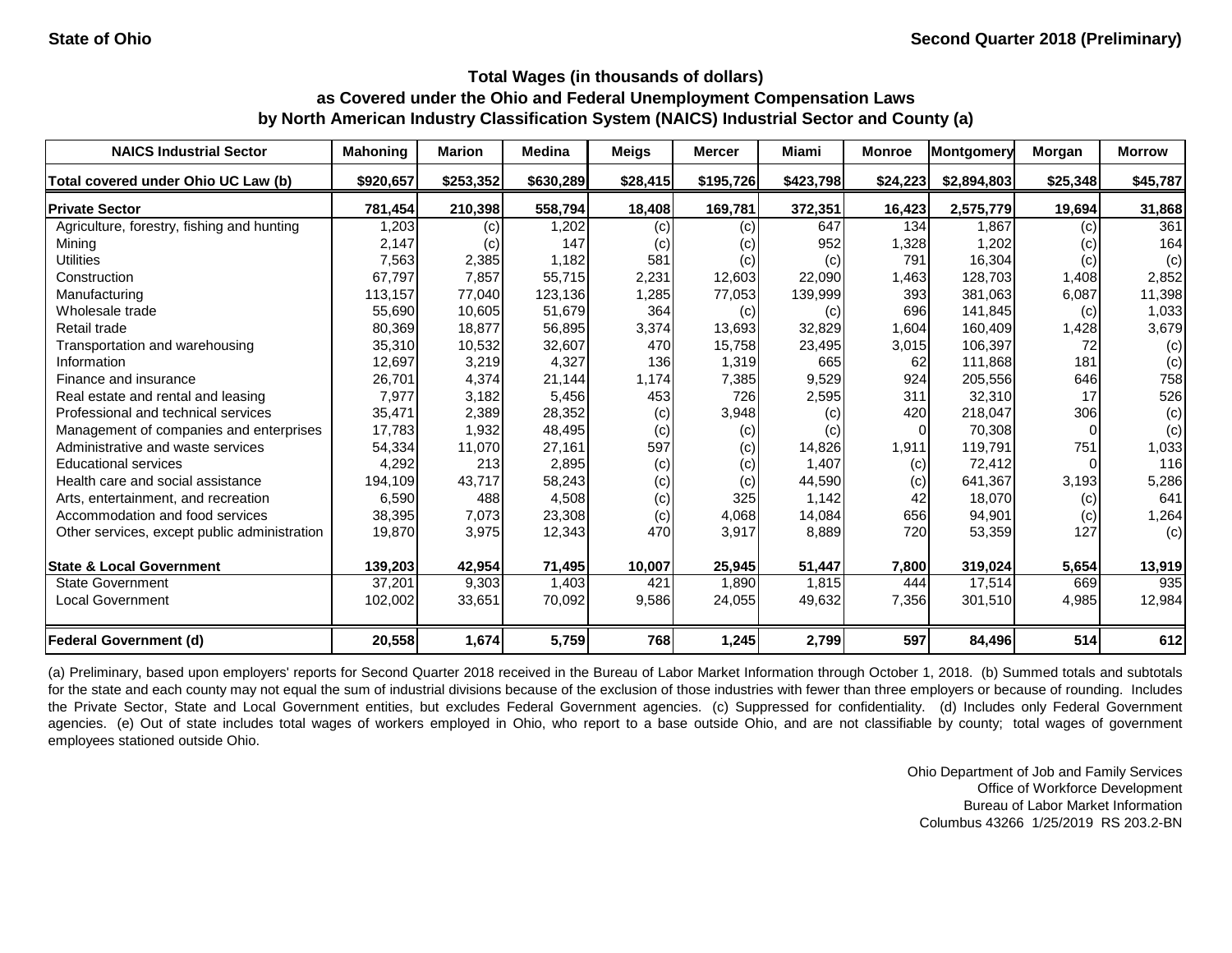| <b>NAICS Industrial Sector</b>               | <b>Muskingum</b> | <b>Noble</b> | <b>Ottawa</b> | <b>Paulding</b> | <b>Perry</b> | Pickaway  | <b>Pike</b> | Portage   | <b>Preble</b> | <b>Putnam</b> |
|----------------------------------------------|------------------|--------------|---------------|-----------------|--------------|-----------|-------------|-----------|---------------|---------------|
| Total covered under Ohio UC Law (b)          | \$324,457        | \$28,255     | \$140,911     | \$43,231        | \$62,918     | \$151,620 | \$123,366   | \$583,985 | \$102,446     | \$109,675     |
| <b>Private Sector</b>                        | 276,487          | 18,266       | 119,600       | 33,809          | 48,954       | 106,116   | 108,815     | 442,076   | 86,197        | 95,837        |
| Agriculture, forestry, fishing and hunting   | 160              |              | 705           | (c)             | 110          | (c)       | (c)         | 1,355     | (c)           | (c)           |
| Mining                                       | 7,302            | 1,047        | 1,544         | (c)             | 5,079        | (c)       | (c)         | 4,086     | (c)           | (c)           |
| <b>Utilities</b>                             | 4,759            | 57           | (c)           | $\left( $       | 535          | (c)       | (c)         | (c)       | (c)           | (c)           |
| Construction                                 | 12,802           | 1,195        | 7,782         | 824             | 9,564        | 14,146    | 10,997      | 26,626    | 3,803         | 9,387         |
| Manufacturing                                | 36,544           | 3,551        | 28,016        | 14,900          | 11,133       | 29,871    | 8,391       | 138,802   | 44,970        | 44,765        |
| Wholesale trade                              | 10,020           | 1,067        | (c)           | (c)             | 1,827        | (c)       | (c)         | 48,102    | (c)           | 6,173         |
| Retail trade                                 | 31,654           | 1,500        | 10,849        | 2,053           | 4,153        | 10,254    | 6,143       | 45,020    | 8,585         | 6,740         |
| Transportation and warehousing               | 19,234           | 2,461        | 3,760         | 2,045           | 483          | 9,319     | 4,501       | (c)       | 3,838         | (c)           |
| Information                                  | 5,408            | 113          | 464           | 153             | 264          | 349       | 324         | 6,380     | 206           | 615           |
| Finance and insurance                        | 9,997            | 1,059        | 3,911         | 1,008           | 1,386        | 3,133     | 2,213       | 8,529     | 2,160         | 3,668         |
| Real estate and rental and leasing           | 2,154            | 22           | 1,152         | 137             | 66           | 885       | 421         | 3,920     | 444           | 334           |
| Professional and technical services          | 12,021           | 2,578        | 2,046         | 800             | 1,172        | 2,169     | (c)         | 22,665    | (c)           | 2,656         |
| Management of companies and enterprises      | 2,841            | (c)          | 1,253         | (c)             | 1,644        | 1,486     | (c)         | 14,036    | (c)           | $\Omega$      |
| Administrative and waste services            | 10,111           | (c)          | 2,241         | $\left( $       | 2,811        | 4,900     | 47,313      | 10,371    | 1,453         | 2,941         |
| <b>Educational services</b>                  | 5,183            |              | (c)           | (c)             | (c)          | (c)       | (c)         | 4,715     | 121           | 527           |
| Health care and social assistance            | 82,150           | 1,745        | (c)           | (c)             | (c)          | (c)       | (c)         | 48,580    | 7,545         | 9,381         |
| Arts, entertainment, and recreation          | 1,327            | (c)          | 5,230         | (c)             | 72           | 477       | (c)         | 2,160     | 85            | 245           |
| Accommodation and food services              | 13,295           | (c)          | 11,108        | $\left( $       | 1,414        | 4,699     | (c)         | 22,862    | 3,561         | 2,253         |
| Other services, except public administration | 9,522            | 347          | 2,527         | 464             | 661          | 1,985     | 1,190       | 11,809    | 1,835         | 1,482         |
| <b>State &amp; Local Government</b>          | 47,970           | 9,989        | 21,311        | 9,422           | 13,964       | 45,504    | 14,551      | 141,909   | 16,249        | 13,838        |
| <b>State Government</b>                      | 3,503            | 5,733        | 2,051         | 392             | 485          | 17,724    | 910         | 75,721    | 778           | 482           |
| <b>Local Government</b>                      | 44,467           | 4,256        | 19,260        | 9,030           | 13,479       | 27,780    | 13,641      | 66,188    | 15,471        | 13,356        |
| <b>Federal Government (d)</b>                | 3,192            | 256          | 4,569         | 595             | 781          | 1,290     | 1,034       | 5,143     | 903           | 872           |

(a) Preliminary, based upon employers' reports for Second Quarter 2018 received in the Bureau of Labor Market Information through October 1, 2018. (b) Summed totals and subtotals for the state and each county may not equal the sum of industrial divisions because of the exclusion of those industries with fewer than three employers or because of rounding. Includes the Private Sector, State and Local Government entities, but excludes Federal Government agencies. (c) Suppressed for confidentiality. (d) Includes only Federal Government agencies. (e) Out of state includes total wages of workers employed in Ohio, who report to a base outside Ohio, and are not classifiable by county; total wages of government employees stationed outside Ohio.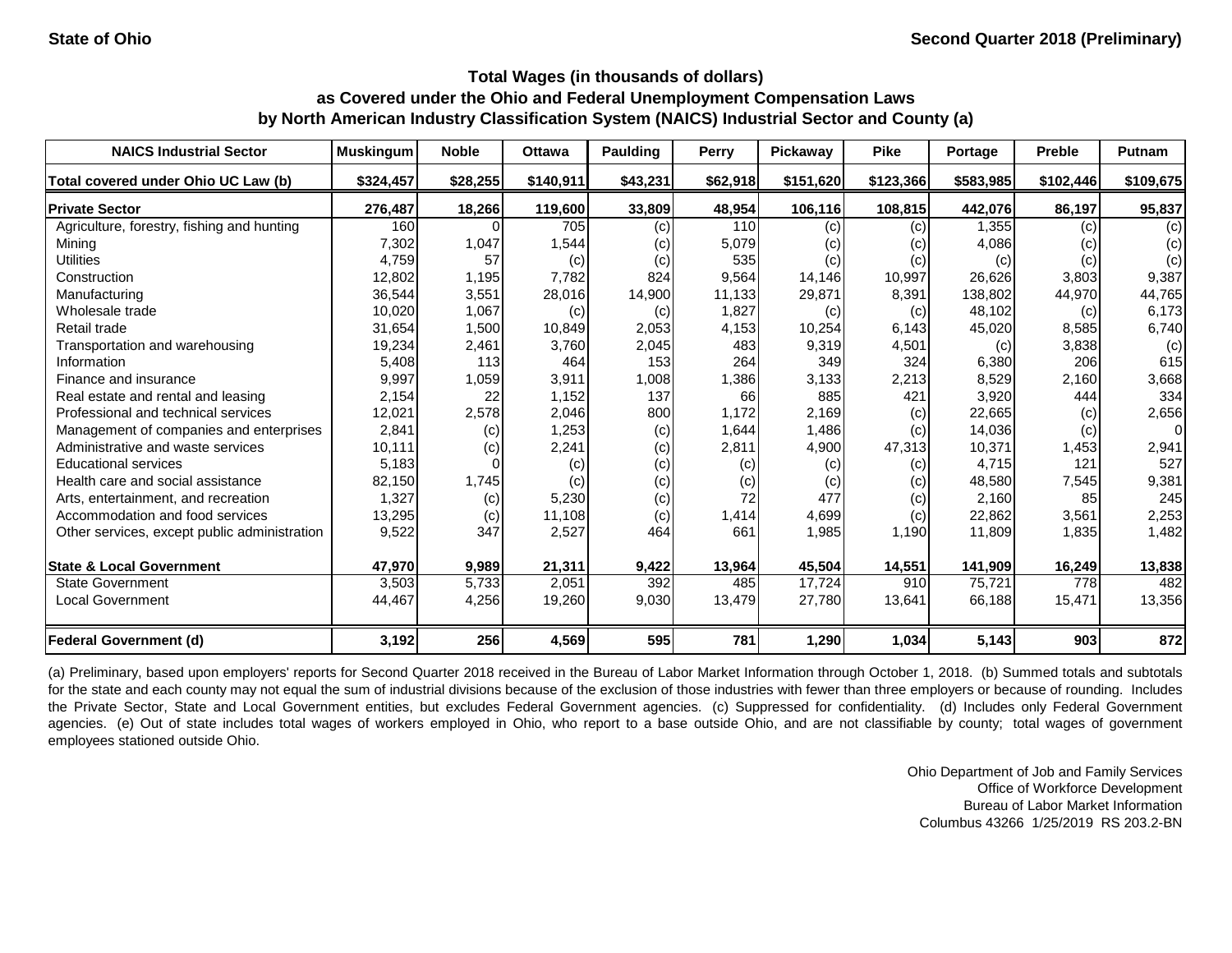| <b>NAICS Industrial Sector</b>               | <b>Richland</b> | <b>Ross</b> | <b>Sandusky</b> | <b>Scioto</b> | <b>Seneca</b> | <b>Shelby</b> | <b>Stark</b> | <b>Summit</b> | <b>Trumbull</b> | <b>Tuscarawas</b> |
|----------------------------------------------|-----------------|-------------|-----------------|---------------|---------------|---------------|--------------|---------------|-----------------|-------------------|
| Total covered under Ohio UC Law (b)          | \$468,831       | \$290,539   | \$265,399       | \$216,748     | \$176,485     | \$333,777     | \$1,614,695  | \$3,159,126   | \$656,054       | \$351,842         |
| <b>Private Sector</b>                        | 396,837         | 236,275     | 233,801         | 167,523       | 151,537       | 308,402       | 1,425,382    | 2,826,890     | 564,418         | 304,689           |
| Agriculture, forestry, fishing and hunting   | (c)             | 623         | (c)             | (c)           | 498           | 1,336         | 1,922        | 402           | 990             | 1,101             |
| Mining                                       | (c)             | 236         | (c)             | (c)           | 2,142         |               | 7,102        | 2,002         | 753             | 14,040            |
| <b>Utilities</b>                             | (c)             | 3,500       | 972             | 1,733         | 1,847         | (c)           | 11,849       | (c)           | 3,456           | 1,763             |
| Construction                                 | 26,084          | 8,712       | 12,131          | 5,332         | 12,009        | 21,745        | 103,265      | 160,733       | 31,805          | 31,450            |
| Manufacturing                                | 124,827         | 73,866      | 120,314         | 19,279        | 53,841        | 195,265       | 362,038      | 393,307       | 169,445         | 92,911            |
| Wholesale trade                              | 19,653          | 6,507       | 7,395           | 3,912         | 8,189         | 14,929        | 72,174       | 201,917       | 28,095          | 13,519            |
| Retail trade                                 | 43,147          | 25,815      | 17,411          | 20,880        | 15,067        | 11,812        | 126,040      | 226,625       | 68,265          | 26,507            |
| Transportation and warehousing               | (c)             | 9,406       | 8,302           | 4,854         | 6,791         | (c)           | 39,024       | (c)           | 28,068          | 10,729            |
| Information                                  | 5,998           | 8,545       | 1,239           | 1,180         | 1,094         | 1,254         | 17,190       | 73,801        | 4,788           | 2,437             |
| Finance and insurance                        | 13,038          | 5,809       | 6,296           | 5,066         | 5,053         | 4,541         | 72,268       | 170,895       | 16,340          | 7,791             |
| Real estate and rental and leasing           | 2,453           | 1,034       | 3,458           | 1,762         | 572           | 967           | 13,490       | 29,821        | 8,157           | 3,236             |
| Professional and technical services          | 9,777           | 2,507       | 4,047           | 8,072         | (c)           | (c)           | 75,691       | 208,651       | 11,763          | 12,238            |
| Management of companies and enterprises      | 1,744           | 3,335       | 4,313           | 759           | (c)           | (c)           | 23,090       | 330,109       | 11,991          | 2,488             |
| Administrative and waste services            | 23,400          | 5,967       | 6,315           | 3,272         | 3,759         | 6,994         | 72,520       | 134,002       | 30,073          | 14,995            |
| <b>Educational services</b>                  | 2,964           | 424         | (c)             | 823           | 9,033         | (c)           | 22,252       | 29,446        | 3,821           | 749               |
| Health care and social assistance            | 77,626          | 63,746      | (c)             | 77,192        | 17,725        | (c)           | 292,222      | 558,168       | 104,819         | 46,322            |
| Arts, entertainment, and recreation          | 1,848           | 710         | 1,125           | 207           | 292           | 339           | 10,692       | 24,979        | 2,538           | 1,480             |
| Accommodation and food services              | 17,658          | 12,608      | 7,336           | 9,327         | 6,422         | 4,479         | 65,631       | 90,232        | 25,173          | 13,217            |
| Other services, except public administration | 7,516           | 2,927       | 4,019           | 3,694         | 3,101         | 4,926         | 36,922       | 61,659        | 14,078          | 7,716             |
| <b>State &amp; Local Government</b>          | 71,994          | 54,264      | 31,598          | 49,225        | 24,948        | 25,375        | 189,313      | 332,236       | 91,636          | 47,153            |
| <b>State Government</b>                      | 18,527          | 20,389      | 1,425           | 16,711        | 3,276         | 2,824         | 17,889       | 60,486        | 9,775           | 5,837             |
| <b>Local Government</b>                      | 53,467          | 33,875      | 30,173          | 32,514        | 21,672        | 22,551        | 171,424      | 271,750       | 81,861          | 41,316            |
| <b>Federal Government (d)</b>                | 10,789          | 30,261      | 1,518           | 2,495         | 1,532         | 955           | 16,029       | 32,129        | 7,624           | 3,860             |

(a) Preliminary, based upon employers' reports for Second Quarter 2018 received in the Bureau of Labor Market Information through October 1, 2018. (b) Summed totals and subtotals for the state and each county may not equal the sum of industrial divisions because of the exclusion of those industries with fewer than three employers or because of rounding. Includes the Private Sector, State and Local Government entities, but excludes Federal Government agencies. (c) Suppressed for confidentiality. (d) Includes only Federal Government agencies. (e) Out of state includes total wages of workers employed in Ohio, who report to a base outside Ohio, and are not classifiable by county; total wages of government employees stationed outside Ohio.